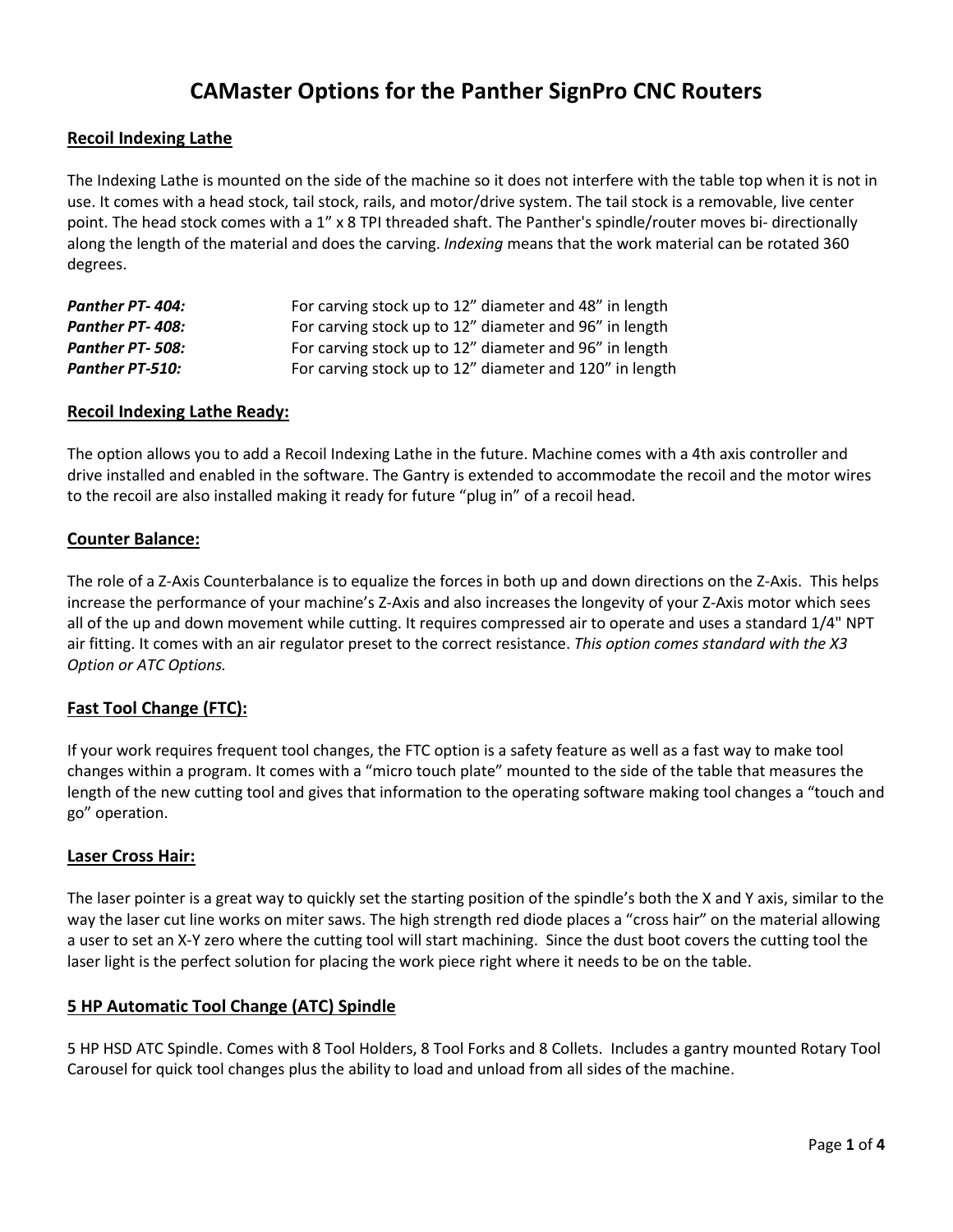# **Panther Performance Packages: A great deal! (Not Available with the ATC Option)**

#### *Performance Package – Basic*

This package includes the *Fast Tool Change and Laser Cross Hair* options offering you a savings of \$95 over the \$890 it would cost to buy these options individually.

#### *Performance Package – Plus*

This package includes *Fast Tool Change, Laser Cross Hair and a Counter Balance*. This package offers you a savings of \$290 over the \$1,185 it would cost to buy these options individually.

#### **Phenolic Table Top**

The Phenolic Table Top option upgrades you from the standard MDF Top. A Phenolic Top is utilized just as the MDF, but with these added advantages:

- a) Phenolic is a non-porous substrate that is a great option if you plan to cut nonferrous metals with your CNC Router as it will not absorb moisture from the lubricant used while cutting. An MDF Top will absorb the moisture and swell up, distorting the accuracy of the machine.
- b) With the Phenolic being non-porous, it is great for vacuum tables. On standard tables the MDF can bleed air, losing valuable vacuum or CFM.

#### **T‐Slot Clamping Table and Extra Clamps**

Five Aluminum T-Slot tracks are recessed into the supplied tabletop. Four clamps are included and may be slotted into the appropriate tracks to accommodate work pieces of different sizes. (The Panther PT-510 comes six tracks instead of five). Extras clamps are available in sets of 2.

#### **Vacuum Table Top**

A vacuum table top, routed into the standard MDF or Phenolic Top will hold your work pieces in place by the air pressure exerted by a vacuum pump. A vacuum pump eliminates the need for clamping your work piece to the table top and can be a time‐saver if your work requires a constant parade of work piece changes throughout the day. CAMaster will rout out a vacuum plenum with the appropriate number of standard zones for each Panther model and will install all plumbing, connections and valves for the operation of the zoned table. CAMaster can provide you with a vacuum pump; prices vary depending on pump size.

#### **Vacuum Table Top with T-Slots Tracks**

A vacuum table top combined with aluminum T‐Slot tracks. This gives you the ability to use either use a vacuum system or clamping to hold down your work pieces. Four clamps are included and may be slotted into the appropriate tracks to accommodate work pieces of different sizes.

#### **The Hurricane Vacuum System**

The Hurricane Vacuum System operates on Single Phase 220-230V Power. This is ideal for small shops as it saves them from expensive phase converters or power drops. The Hurricane Vacuum System creates 382 CFM as well as 9.5 In Hg. If purchased with your machine, a vacuum grid is routed on your table top and the table is fully plumbed and zoned for easy and direct connection to the vacuum system. T-Slots Tracks can be added to the vacuum table*.*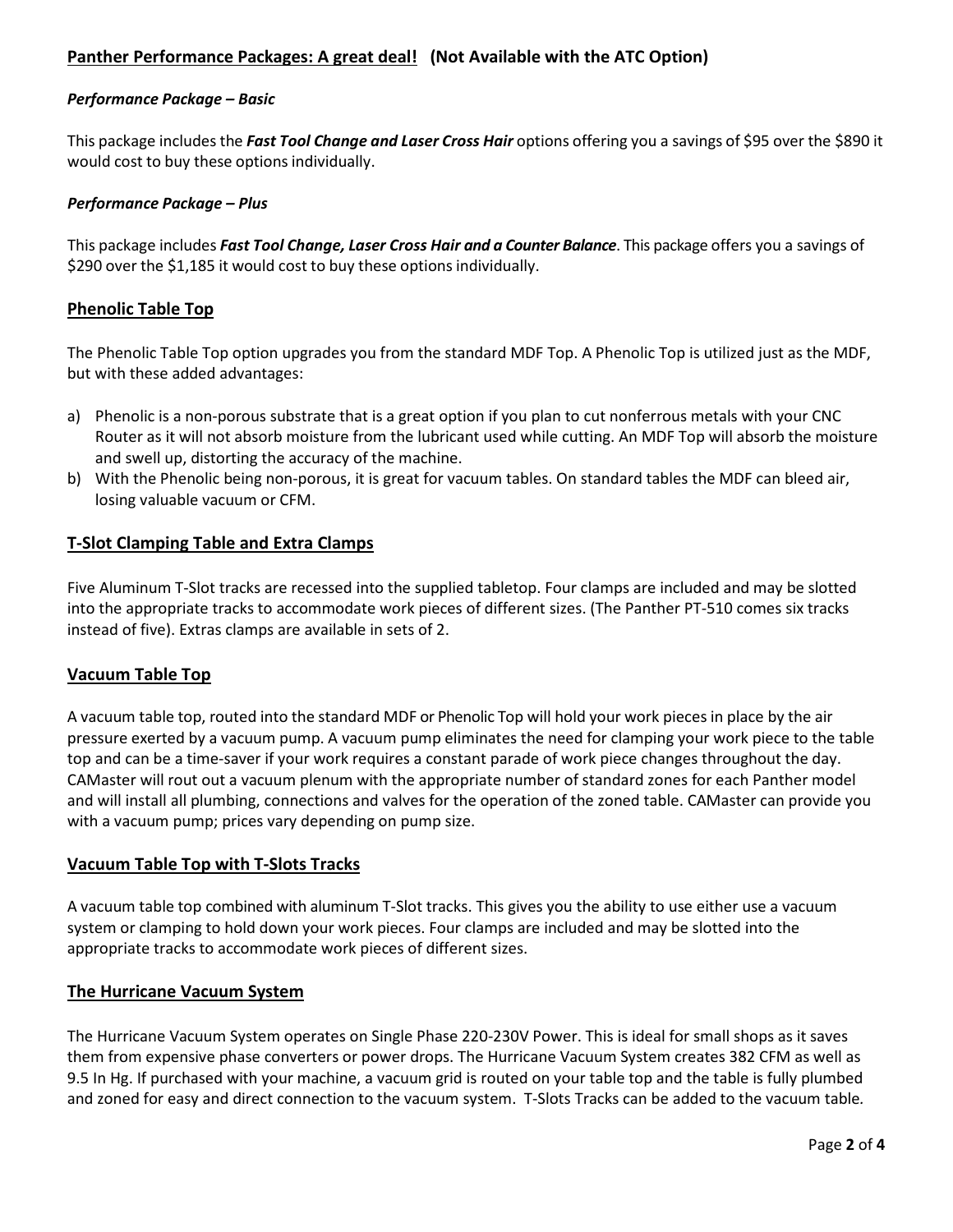# **7W Laser Engraver**

A high powered laser that is fully integrated to the CNC machine. The laser is capable of both vector engraving often referred to as "scoring" and raster engraving. The laser will engrave multiple types of materials including wood, plastics, foam, paper, cardboard, rubber, leather, ceramic, anodized aluminum, PVC, vinyl, acrylics and more. The laser will raster both color and greyscale images.

# **14W Laser Engraver**

A high-powered laser that has double the power of the 7W laser enabling you to engrave faster and cut more materials. Comes with air assist kit.

# **Popup Locating Pins**

Pop up pins are the most reliable method of ensuring quick and easy material positioning. With the full pneumatic retraction, there is no fear of any cutting tool collision with the pin. Your machine is configured with three pins. The pins are integrated to the deck of the machine and are fixed in place. The pins cannot be knocked out of alignment and can stand up to the repeated impacts of locating materials in place on the bed for the life of your machine.

# **Mister System**

The Mister System provides a cost-effective solution for cutting nonferrous metals. When used in non-ferrous cutting applications, the Mister System dispenses small amounts of Micro-Drop synthetic lubricant to cool and lubricate the cutting tool. A phenolic top is recommended as it will not absorb moisture from the lubricant used while cutting.

# **Tangential Knife**

A Non-oscillating tangential knife is designed where the blade is rotated by an actuator in each direction of cutting. It comes with a gliding shoe that is used to hold down the material when cutting and can be adjusted depending on the holding force required. Comes standard with an air permeable cutting mat that is placed on the tabletop of your CNC machine when using the knife. Air permeability allows the mat to be used while using a vacuum system.

# **Automatic Lubrication System**

The most important part of a machine's ongoing maintenance is lubrication. The CAMaster Auto Lube System ensures the CNC router's bearings and ballscrew are properly and automatically lubricated. Lubrication occurs while the machine is in operation which reduces downtime and the right amount of grease is applied to each component every time, removing the guess work on maintenance.

# **Wireless Internet Adapter**

The Wireless Internet Adapter gives you the ability to utilize our Online Remote Technician and Online Diagnostics services. Just plug the Wireless Adapter into the computer, connect the computer to your Wi-Fi network and you are good to go. Our Wireless Adapter is tested to ensure that it is compatible with the computer that comes with your machine.

# **Maintenance Kit**

The Maintenance Kit contains almost everything you need to tune-up your machine in one convenient package. The Kit includes a Grease Gun, Needle Adaptor, Two Tubes of Grease and Maintenance Instructions.